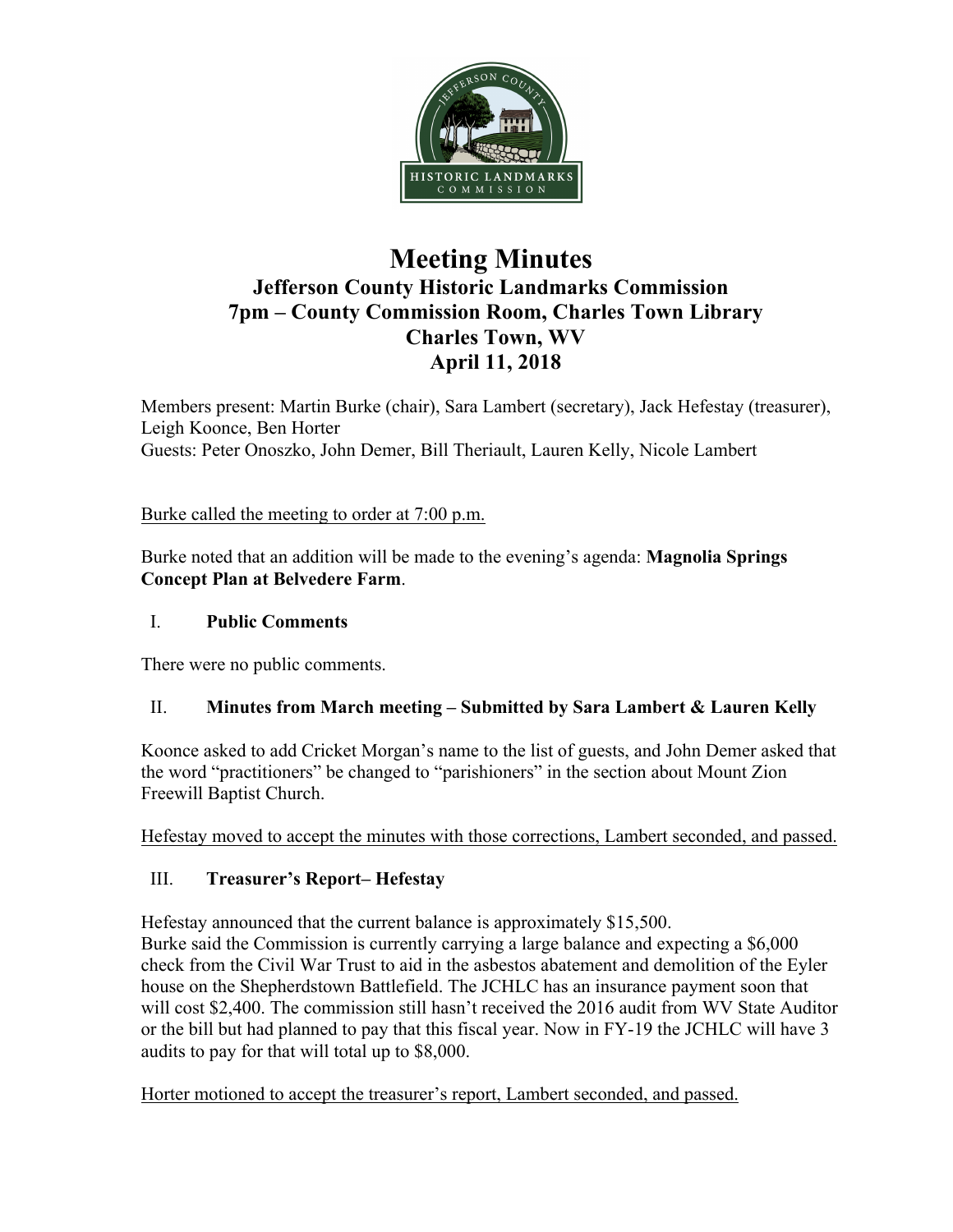# IV. **Election of officers for 2018-19**

Burke noted that Lambert is stepping down as secretary. The slate of officers was cleared in advance of the meeting: Martin Burke – chair, Leigh Koonce – secretary, Jack Hefestay – treasurer. There were no further nominations.

Lambert moved to accept the slate of officers, Horter seconded, and passed.

## V. **Historic Resources Inventory – Discussion and vote**

The JCHLC maintains a historic resources layer at the county GIS office. Some needed corrections have been noted and must be approved by the commission. These corrections were sent out in advance of the meeting. Onoszko pointed out the inconsistency of continuing to use the name "Johnsontown" when "Johnstown" was noted as the preferred name in the nomination of the Mount Zion Freewill Baptist Church. Theriault said typically whatever name is used in the designation receives precedence but in many cases a site has multiple names. Demer pointed out that the Mount Zion parishioners have used both. Onoszko said if there are other fields in the attribute table, the JCHLC should note the other names.

Lambert moved to approve the updates, Hefestay seconded, and passed.

# VI. **Announcements and Reports**

A. Status of the WV GeoExplorer Project – Theriault

The grant from the Two Rivers Giving Circle for \$1500 has been completed. Theriault will send information in to JCHLC so that the commission can turn in the final report. Programming should be complete by mid-June. Theriault would like to have a demonstration before the next meeting to find out what people think of the new format to make sure it is easy to use. He would like as many comments as possible in the next few months. Theriault also noted that he has another collection of materials to transfer, which totals 6-8 boxes. He also has a microfilm reader that he is willing to donate. Theriault also said updates are being done independently of the county server, so work is continuing while that server is down.

B. Status of text amendment for Historic Preservation Zoning Ordinance – Burke

After 11 years in the making, the ordinance passed in the JC County Commission by a unanimous vote on March 29th. The 2004 comprehensive plan requested this, and the request was renewed in Envision Jefferson 2035.

The text amendment:

a. Recognizes JCHLC and its role in the Zoning and Land development process

b. Recognizes JCHLC's four categories of importance, established in 2007

c. Defines certain terms used in Historic Preservation

d. Establishes a very modest Protection Radius, 200 feet, around Category I historic sites.

e. Gives JCHLC a role in adaptive reuse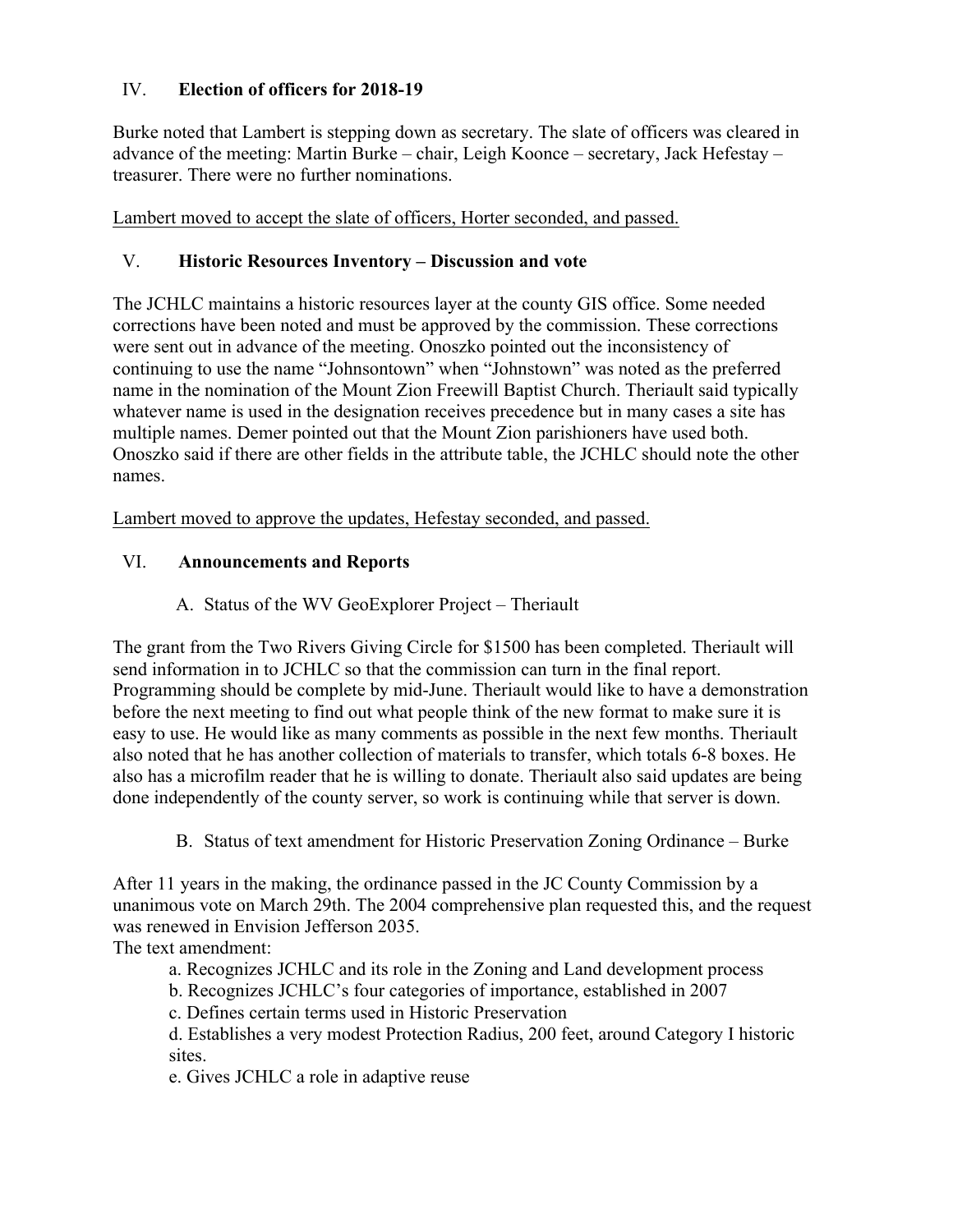f. Changed Appendix C, principal and conditional use table, for villages to allow some commercial uses, this is under the category of adaptive reuse

## C. JC Courthouse Committee – Koonce

The courthouse committee has not met since the last JCHLC meeting. Koonce noted that there was a leak due to a burst pipe about two weeks ago but there was no damage to any documents. He also noted that Steve Redding is the sitting judge until the election in May, and his staff can handle any small problems that arise. Burke noted that the final decision on the courthouse windows was to remove the exterior storms and replace them with magnetic interior storms and repair the wood windows. This will greatly improve the appearance of the courthouse.

## D. Status of projects at Peter Burr Farm – Burke

The JCHLC just paid to have the stairs in the barn reorganized. The work was finished on Monday and really opens the space inside. There are several events coming to Peter Burr Farm. On April 20-21, there will be a 2-day bread-making class, but baking for the public will not begin until May 12. JC Parks & Recreation, with whom the JCHLC has a MOU, has planned 2 events: a wedding and a craft fair. The wedding will take place on April 28. They will be erecting tents on the site and using the barn as a dance area. May 5 is the Blue Ridge Arts and Crafts Fair, and the 60 vendor spots sold out. Koonce asked if the JCHLC has established a plan to monitor the site before and after the events. Burke replied that someone from the JCHLC as well as Parks and Rec will be checking the farm. The JCHLC is due to renew its MOU in May, and the next few weeks will inform both parties about the capacity of the farm for these kinds of events. The JCHLC has also added a loop trail which is maintained by Parks & Rec. The JCHLC is taking on a student intern in Shepherd's Geomatics program who will be in the GIS office working with a local landscape architect. She will plan a 10-year evolution of the JCHLC's 10 acres & the Board of Education adjoining 40 acres to create the "Peter Burr Farm Native Species Park." The site will focus on WV native species. The JCHLC can expect a presentation on the proposed plan at the August meeting.

#### E. Status of *Wild Goose* NR nomination – Demer

Demer said the nomination remains in review in Washington, but the JCHLC should hear something this month.

F. Status of Rte. 340 – MOU with WVDOH – Horter

The JCHLC has until the end of May to come up with a plan for the National Register nominations, oral histories, and interpretive plans around Rippon. The WVDOH must approve the plan, and the JCHLC must prioritize the activities. After the money has been sent, the JCHLC has 5 years to complete the projects. Koonce asked if the MOU was voted on, and a review of last year's minutes' show that it was voted on in September 2017.

G. Status of interpretative projects – Kelly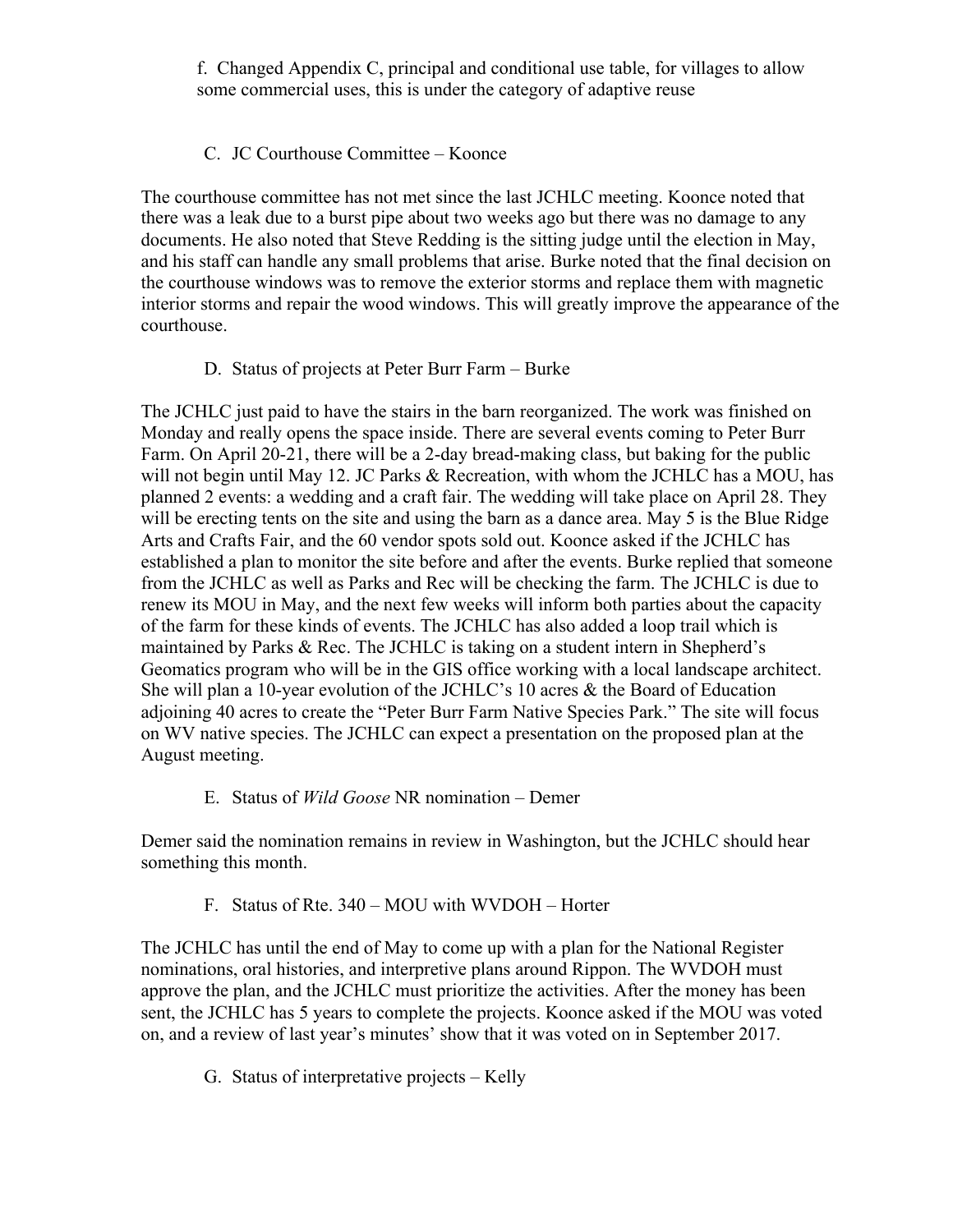The JCHLC has now received \$900 from the Stuart-Mosby Historical Society for work at Duffields Depot. They have also volunteered to conduct a panel discussion about Mosby's movements in Jefferson County that the JCHLC can use as a fundraiser. Burke & Kelly visited the depot with local architect Matthew Grove about the future of the site and dewatering the basement. A topo map was created by the GIS office, and Grove will be in touch about details of what is needed for an emergency grant through the National Trust for Historic Preservation. This grant can only be used for planning. The JCHLC should hear back about a grant through CSX this week and through the National Railway Historical Society in May.

H. Status of NR nomination – *The Rocks –* Kelly

Kelly continues to work on this project. Representatives from the West Virginia State Historic Preservation Office were in Jefferson County for a site visit two weeks ago.

I. Status of JC Courthouse becoming a NHL – Kelly

Kathryn Smith from the National Park Service, along with the regional historian, several other office members, and a representative from Harpers Ferry NHP will be in Charles Town for a site visit on May 7th. Burke asked that Demer be present. The National Park Service will spend their own time researching the site to determine its eligibility, at which point the JCHLC will have to commission the nomination report.

J. Status of Eyler house asbestos abatement  $&$  demolition – Burke

Burke noted that this should occur soon. The JCHLC is waiting for the May hotel-motel tax and the check from the Civil War Trust to make sure the \$12,000 estimated cost can be covered.

K. Status of site reviews & design for pull off on River Road – Lambert

Lambert has finished the design. The JCHLC will have to reach out to the Land Trust of the Eastern Panhandle, who holds the easement on the property, for their approval of the plan. This pull off will allow people to visit the Shepherdstown Battlefield and cement mill more safely.

L. Status of preservation easement for Snow Hill/Poor Farm – Horter

Horter has completed a draft of the easement and will send it out this week.

M. Park Day April 14, 2018- Kelly

Park Day has been rescheduled for this Saturday, April 14. It is at 10 am at Shepherdstown Battlefield.

# VII. **Magnolia Springs Development Discussion**